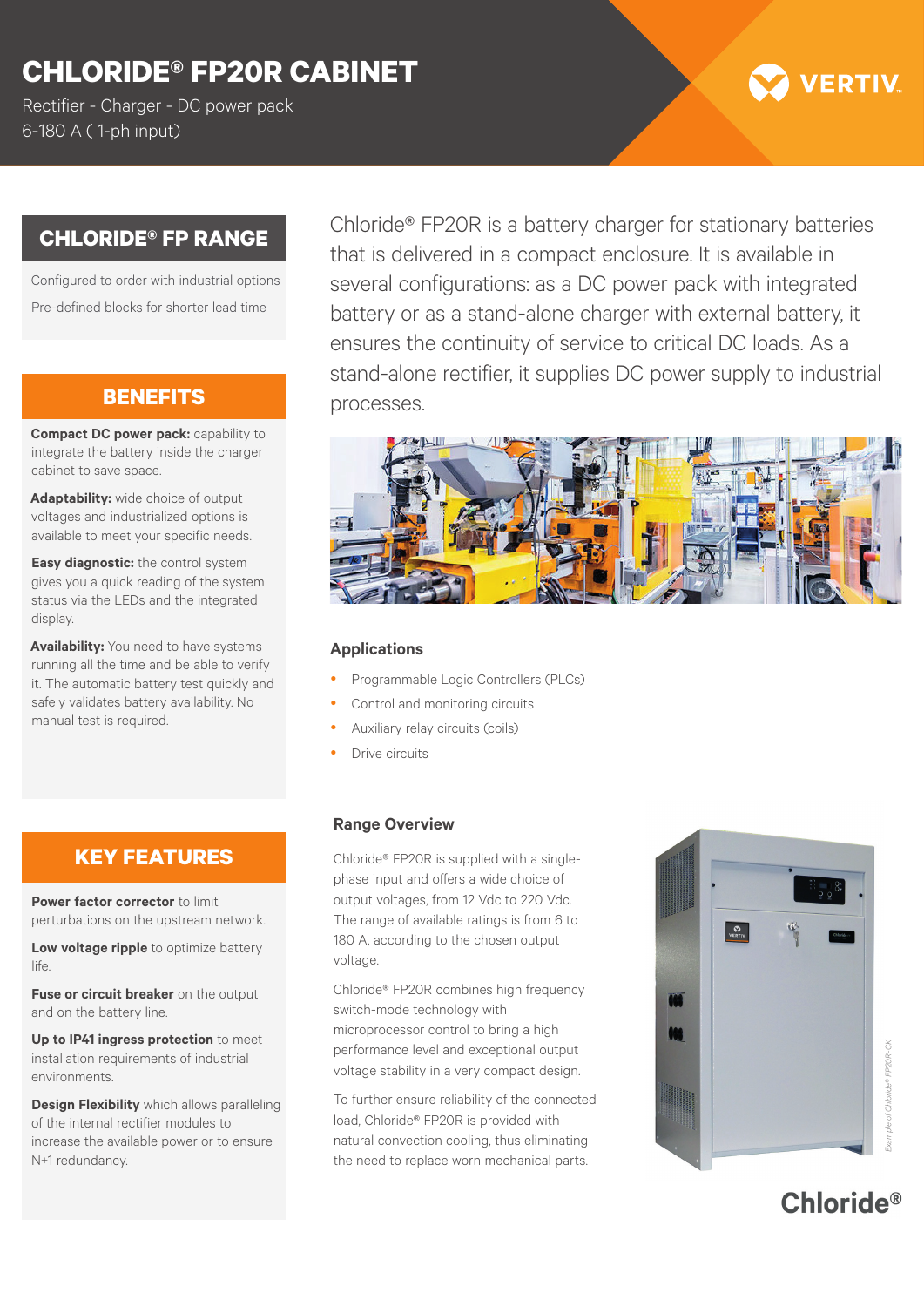# **Available Ratings**

| <b>ITEM CODE</b>                   | <b>OUTPUT</b><br><b>VOLTAGE</b> | <b>CHARGER</b><br><b>CURRENT</b> | <b>BATTERY</b><br><b>CAPACITY(1)</b> | <b>AVAILABLE</b><br><b>POWER</b><br>(MAINS) <sup>(2)</sup> |              |              | <b>AVAILABLE POWER ON BATTERY</b><br>(W) |                |              |                 | <b>ACCEPTABLE</b><br><b>PEAKS</b><br>(A) | <b>CABINET</b> |
|------------------------------------|---------------------------------|----------------------------------|--------------------------------------|------------------------------------------------------------|--------------|--------------|------------------------------------------|----------------|--------------|-----------------|------------------------------------------|----------------|
|                                    | <b>VDC</b>                      | A                                | Ah                                   | W                                                          | 30'          | <b>1h</b>    | 2 <sub>h</sub>                           | 4 <sub>h</sub> | 8h           | 10 <sub>s</sub> | 1s                                       | <b>TYPE</b>    |
| FP20R 12 30 24                     | 12                              | 30                               | 24                                   | 331                                                        | 360          | 208          | 126                                      | 64             | 34           | 60              | 100                                      | <b>CK</b>      |
| FP20R 12 30 38                     | 12                              | 30                               | 38                                   | 312                                                        | 360          | 322          | 176                                      | 94             | 63           | 60              | 100                                      | СK             |
| FP20R 12 30 48                     | 12                              | 30                               | 48                                   | 302                                                        | 360          | 360          | 252                                      | 128            | 67           | 60              | 100                                      | <b>CK</b>      |
| FP20R 12 30 60                     | 12                              | 30                               | 60                                   | 288                                                        | 360          | 360          | 270                                      | 145            | 80           | 60              | 100                                      | СK             |
| FP20R 12 30 76                     | 12                              | 30                               | 76                                   | 264                                                        | 360          | 360          | 352                                      | 188            | 126          | 60              | 100                                      | СK             |
| FP20R 12 30 120                    | 12                              | 30                               | 120                                  | 216                                                        | 360          | 360          | 360                                      | 290            | 160          | 60              | 100                                      | СK             |
| FP20R 12 60 24                     | 12                              | 60                               | 24                                   | 691                                                        | 360          | 208          | 126                                      | 64             | 34           | 120             | 200                                      | <b>CK</b>      |
| FP20R 12 60 38                     | 12                              | 60                               | 38                                   | 674                                                        | 579          | 322          | 176                                      | 94             | 63           | 120             | 200                                      | СK             |
| FP20R 12 60 48                     | 12                              | 60                               | 48                                   | 662                                                        | 720          | 416          | 252                                      | 128            | 67           | 120             | 200                                      | CK             |
| FP20R 12 60 60                     | 12                              | 60                               | 60                                   | 648                                                        | 720          | 470          | 270                                      | 145            | 80           | 120             | 200                                      | СK             |
| FP20R 12 60 76                     | 12                              | 60                               | 76                                   | 629                                                        | 720          | 644          | 352                                      | 188            | 126          | 120             | 200                                      | <b>CK</b>      |
| FP20R 12 60 120                    | 12                              | 60                               | 120                                  | 576                                                        | 720          | 720          | 540                                      | 290            | 160          | 120             | 200                                      | СK             |
| FP20R 24 30 24                     | 24                              | 30                               | 24                                   | 662                                                        | 720          | 416          | 252                                      | 128            | 68           | 60              | 100                                      | <b>CK</b>      |
| FP20R 24 30 38                     | 24                              | 30                               | 38                                   | 629                                                        | 720          | 644          | 352                                      | 188            | 126          | 60              | 100                                      | СK             |
| FP20R 24 30 48                     | 24                              | 30                               | 48                                   | 605                                                        | 720          | 720          | 504                                      | 256            | 134          | 60              | 100                                      | <b>CK</b>      |
| FP20R 24 30 60                     | 24                              | 30                               | 60                                   | 576                                                        | 720          | 720          | 540                                      | 290            | 160          | 60              | 100                                      | СK             |
| FP20R 24 30 76                     | 24                              | 30                               | 76                                   | 538                                                        | 720          | 720          | 704                                      | 376            | 252          | 60              | 100                                      | <b>CK</b>      |
| FP20R 24 30 120                    | 24                              | 30                               | 120                                  | 432                                                        | 720          | 720          | 720                                      | 580            | 320          | 60              | 100                                      | СK             |
| FP20R 24 60 24                     | 24                              | 60                               | 24                                   | 1382                                                       | 720          | 416          | 252                                      | 128            | 68           | 120             | 200                                      | СK             |
| FP20R 24 60 38                     | 24                              | 60                               | 38                                   | 1348                                                       | 1158         | 644          | 352                                      | 188            | 126          | 120             | 200                                      | СK             |
| FP20R 24 60 48                     | 24                              | 60                               | 48                                   | 1325                                                       | 1440         | 832          | 504                                      | 256            | 134          | 120             | 200                                      | CK             |
| FP20R 24 60 60                     | 24                              | 60                               | 60                                   | 1296                                                       | 1440         | 940          | 540                                      | 290            | 160          | 120             | 200                                      | СK             |
| FP20R 24 60 76                     | 24                              | 60                               | 76                                   | 1257                                                       | 1440         | 1288         | 704                                      | 376            | 252          | 120             | 200                                      | СK             |
| FP20R 24 60 120                    | 24                              | 60                               | 120                                  | 1152                                                       | 1440         | 1440         | 1080                                     | 580            | 320          | 120             | 200                                      | СK             |
| FP20R 24 60 200                    | 24                              | 60                               | 200                                  | 960                                                        | 1440         | 1440         | 1440                                     | 940            | 500          | 120             | 200                                      | ${\sf CR}$     |
| FP20R 24 60 300                    | 24                              | 60                               | 300                                  | 720                                                        | 1440         | 1440         | 1440                                     | 1350           | 810          | 120             | 200                                      | CR             |
| FP20R 24 120 200                   | 24                              | 120                              | 200                                  | 2400                                                       | 2880         | 2880         | 1730                                     | 940            | 500          | 168             | 280                                      | <b>CR</b>      |
| FP20R 24 120 300                   | 24                              | 120                              | 300                                  | 2160                                                       | 2880         | 2880         | 2500                                     | 1350           | 810          | 168             | 280                                      | <b>CR</b>      |
| FP20R 24 120 450                   | 24                              | 120                              | 450                                  | 1800                                                       | 2880         | 2880         | 2880                                     | 2100           | 1220         | 168             | 280                                      | <b>CR</b>      |
| FP20R 24 120 600                   | 24                              | 120                              | 600                                  | 1440                                                       | 2880         | 2880         | 2880                                     | 2810           | 1630         | 168             | 280                                      | <b>CR</b>      |
| FP20R 24 180 300                   | 24                              | 180                              | 300                                  | 3600                                                       | 4320         | 4320         | 2500                                     | 1350           | 810          | 216             | 360                                      | CR             |
| FP20R 24 180 450                   | 24                              | 180                              | 450                                  | 3240                                                       | 4320         | 4320         | 3800                                     | 2100           | 1220         | 216             | 360                                      | <b>CR</b>      |
| FP20R 24 180 600                   | 24                              | 180                              | 600                                  | 2880                                                       | 4320         | 4320         | 4320                                     | 2810           | 1630         | 216             | 360                                      | <b>CR</b>      |
| FP20R 48 15 24                     | 48                              | 15                               | 24                                   | 605                                                        | 720          | 720          | 504                                      | 256            | 134          | 30              | 50                                       | СK             |
| FP20R 48 15 38                     | 48                              | 15                               | 38                                   | 538                                                        | 720          | 720          | 704                                      | 376            | 252          | 30              | 50                                       | <b>CK</b>      |
| FP20R 48 15 60                     | 48                              | 15                               | 60                                   | 432                                                        | 720          | 720          | 720                                      | 580            | 320          | 30              | 50                                       | СK             |
| FP20R 48 30 24                     | 48                              | 30                               | 24                                   | 1325                                                       | 1140         | 832          | 504                                      | 256            | 134          | 60              | 100                                      | <b>CK</b>      |
| FP20R 48 30 38                     | 48                              | 30                               | 38                                   | 1258                                                       | 1440         | 1288         | 704                                      | 376            | 252          | 60              | 100                                      | СK             |
| FP20R 48 30 60                     | 48                              | 30                               | 60                                   | 1152                                                       | 1440         | 1440         | 1080                                     | 580            | 320          | 60              | 100                                      | <b>CK</b>      |
| FP20R 48 30 100                    | 48                              | 30                               | 100                                  | 960                                                        | 1440         | 1440         | 1440                                     | 940            | 500          | 60              | 100                                      | CR             |
| FP20R 48 30 150                    | 48                              | 30                               | 150                                  | 720                                                        | 1440         | 1440         | 1440                                     | 1350           | 810          | 60              | 100                                      | CR             |
| FP20R 48 60 100<br>FP20R 48 60 150 | 48                              | 60                               | 100                                  | 2400                                                       | 2880         | 2880         | 1730                                     | 940            | 500          | 84              | 140                                      | $\mathsf{CR}$  |
| FP20R 48 60 200                    | 48                              | 60                               | 150                                  | 2160<br>1920                                               | 2880         | 2880<br>2880 | 2500                                     | 4350<br>1880   | 810          | 84              | 140                                      | CR<br>CR       |
| FP20R 48 60 300                    | 48<br>48                        | 60<br>60                         | 200<br>300                           | 1440                                                       | 2880<br>2880 | 2880         | 2880<br>2880                             | 2810           | 1000<br>1630 | 84<br>84        | 104<br>104                               | CR             |
| FP20R 48 90 100                    | 48                              | 90                               | 100                                  | 3840                                                       | 4320         | 3278         | 1730                                     | 940            | 500          | 108             | 180                                      | CR             |
| FP20R 48 90 150                    | 48                              | 90                               | 150                                  | 3600                                                       | 4320         | 4320         | 2500                                     | 1350           | 810          | 108             | 180                                      | CR             |
| FP20R 48 90 200                    | 48                              | 90                               | 200                                  | 3360                                                       | 4320         | 4320         | 3450                                     | 1880           | 1000         | 108             | 180                                      | CR             |
| FP20R 48 90 300                    | 48                              | 90                               | 300                                  | 2880                                                       | 4320         | 4320         | 4320                                     | 2810           | 1630         | 108             | 180                                      | CR             |

*(1) VRLA battery*

*(2) Output power value given with mains input available and battery in recharge at 0.1C10*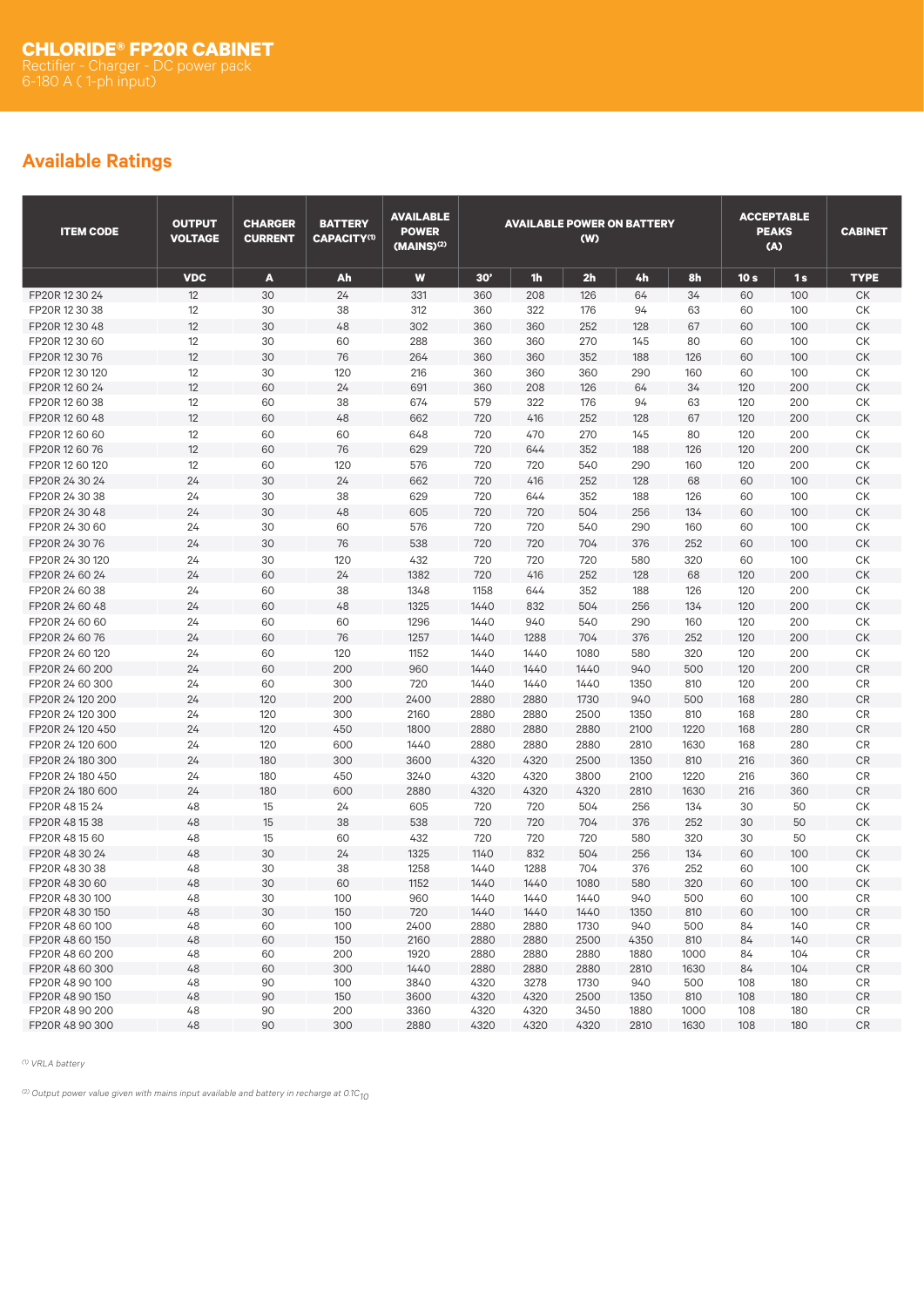

# **Available Ratings**

| <b>ITEM CODE</b> | <b>OUTPUT</b><br><b>VOLTAGE</b> | <b>CHARGER</b><br><b>CURRENT</b> | <b>BATTERY</b><br><b>CAPACITY(1)</b> | <b>AVAILABLE</b><br><b>POWER</b><br>(MAINS) <sup>(2)</sup> | <b>AVAILABLE POWER ON BATTERY</b><br>(W) |      |                |      | <b>ACCEPTABLE</b><br><b>PEAKS</b><br>(A) |                 | <b>CABINET</b> |                  |
|------------------|---------------------------------|----------------------------------|--------------------------------------|------------------------------------------------------------|------------------------------------------|------|----------------|------|------------------------------------------|-----------------|----------------|------------------|
|                  | <b>VDC</b>                      | A                                | Ah                                   | W                                                          | 30'                                      | 1h   | 2 <sub>h</sub> | 4h   | 8h                                       | 10 <sub>s</sub> | 1s             | <b>TYPE</b>      |
| FP20R 110 06 07  | 110                             | 6                                | $\overline{7}$                       | 583                                                        | 660                                      | 432  | 243            | 144  | 81                                       | 12              | 20             | <b>CK</b>        |
| FP20R 110 06 14  | 110                             | 6                                | 14                                   | 506                                                        | 660                                      | 660  | 486            | 288  | 162                                      | 12              | 20             | СK               |
| FP20R 110 12 07  | 110                             | 12                               | $\overline{7}$                       | 1243                                                       | 800                                      | 432  | 243            | 144  | 81                                       | 24              | 40             | ${\sf C}{\sf K}$ |
| FP20R 110 12 14  | 110                             | 12                               | 14                                   | 1166                                                       | 1320                                     | 864  | 486            | 288  | 162                                      | 24              | 40             | СK               |
| FP20R 110 12 24  | 110                             | 12                               | 24                                   | 1056                                                       | 1320                                     | 1320 | 1134           | 576  | 306                                      | 24              | 40             | ${\sf CR}$       |
| FP20R 110 12 38  | 110                             | 12                               | 38                                   | 902                                                        | 1320                                     | 1320 | 1320           | 846  | 567                                      | 24              | 40             | CR               |
| FP20R 110 12 60  | 110                             | 12                               | 60                                   | 660                                                        | 1320                                     | 1320 | 1320           | 1320 | 720                                      | 24              | 40             | ${\sf CR}$       |
| FP20R 110 24 38  | 110                             | 24                               | 38                                   | 2222                                                       | 2640                                     | 2640 | 1584           | 846  | 567                                      | 33              | 56             | CR               |
| FP20R 110 24 60  | 110                             | 24                               | 60                                   | 1980                                                       | 2640                                     | 2640 | 2430           | 1320 | 720                                      | 33              | 56             | <b>CR</b>        |
| FP20R 110 24 100 | 110                             | 24                               | 100                                  | 1540                                                       | 2640                                     | 2640 | 2640           | 2100 | 1120                                     | 33              | 56             | <b>CR</b>        |
| FP20R 110 24 150 | 110                             | 24                               | 150                                  | 990                                                        | 2640                                     | 2640 | 2640           | 2640 | 1840                                     | 33              | 56             | $\mathsf{CR}$    |
| FP20R 110 36 60  | 110                             | 36                               | 60                                   | 3300                                                       | 3960                                     | 3960 | 2430           | 1320 | 720                                      | 43              | 72             | <b>CR</b>        |
| FP20R 110 36 100 | 110                             | 36                               | 100                                  | 2860                                                       | 3960                                     | 3960 | 3960           | 2100 | 1120                                     | 43              | 72             | ${\sf CR}$       |
| FP20R 110 36 150 | 110                             | 36                               | 150                                  | 2310                                                       | 3960                                     | 3960 | 3960           | 3150 | 1840                                     | 43              | 72             | CR               |
| FP20R 120 06 07  | 120                             | 6                                | $\overline{7}$                       | 636                                                        | 720                                      | 480  | 270            | 160  | 90                                       | 12              | 20             | <b>CK</b>        |
| FP20R 120 06 14  | 120                             | 6                                | 14                                   | 552                                                        | 720                                      | 720  | 540            | 320  | 180                                      | 12              | 20             | СK               |
| FP20R 120 12 07  | 120                             | 12                               | $\overline{7}$                       | 1356                                                       | 800                                      | 480  | 270            | 160  | 90                                       | 24              | 40             | <b>CK</b>        |
| FP20R 120 12 14  | 120                             | 12                               | 14                                   | 1272                                                       | 1440                                     | 960  | 540            | 320  | 180                                      | 24              | 40             | СK               |
| FP20R 120 12 24  | 120                             | 12                               | 24                                   | 1152                                                       | 1440                                     | 1440 | 1260           | 604  | 340                                      | 24              | 40             | CR               |
| FP20R 120 12 38  | 120                             | 12                               | 38                                   | 984                                                        | 1440                                     | 1440 | 1440           | 940  | 630                                      | 24              | 40             | <b>CR</b>        |
| FP20R 120 12 60  | 120                             | 12                               | 60                                   | 720                                                        | 1440                                     | 1440 | 1440           | 1440 | 800                                      | 24              | 40             | <b>CR</b>        |
| FP20R 120 24 38  | 120                             | 24                               | 38                                   | 2424                                                       | 2880                                     | 2700 | 1760           | 940  | 630                                      | 33              | 56             | <b>CR</b>        |
| FP20R 120 24 60  | 120                             | 24                               | 60                                   | 2160                                                       | 2880                                     | 2880 | 2700           | 1460 | 800                                      | 33              | 56             | <b>CR</b>        |
| FP20R 120 24 100 | 120                             | 24                               | 100                                  | 1680                                                       | 2880                                     | 2880 | 2880           | 2340 | 1250                                     | 33              | 56             | <b>CR</b>        |
| FP20R 120 24 150 | 120                             | 24                               | 150                                  | 1080                                                       | 2880                                     | 2880 | 2880           | 2880 | 2030                                     | 33              | 56             | <b>CR</b>        |
| FP20R 120 36 60  | 120                             | 36                               | 60                                   | 3600                                                       | 4320                                     | 4320 | 2700           | 1460 | 800                                      | 43              | 72             | CR               |
| FP20R 120 36 100 | 120                             | 36                               | 100                                  | 3120                                                       | 4320                                     | 4320 | 4300           | 2340 | 1250                                     | 43              | 72             | <b>CR</b>        |
| FP20R 120 36 150 | 120                             | 36                               | 150                                  | 2520                                                       | 4320                                     | 4320 | 4320           | 3500 | 2030                                     | 43              | 72             | $\mathsf{CR}$    |
| FP20R 220 06 07  | 220                             | 6                                | $\overline{7}$                       | 1166                                                       | 1320                                     | 864  | 486            | 288  | 162                                      | 12              | 20             | <b>CK</b>        |
| FP20R 220 06 24  | 220                             | 6                                | 24                                   | 792                                                        | 1320                                     | 1320 | 1320           | 1152 | 612                                      | 12              | 20             | <b>CR</b>        |
| FP20R 220 06 38  | 220                             | 6                                | 38                                   | 484                                                        | 1320                                     | 1320 | 1320           | 1320 | 1134                                     | 12              | 20             | <b>CR</b>        |
| FP20R 220 12 38  | 220                             | 12                               | 38                                   | 1804                                                       | 2640                                     | 2640 | 2640           | 1692 | 1134                                     | 17              | 28             | CR               |
| FP20R 220 12 60  | 220                             | 12                               | 60                                   | 1320                                                       | 2640                                     | 2640 | 2640           | 2610 | 1440                                     | 17              | 28             | <b>CR</b>        |
| FP20R 220 18 38  | 220                             | 18                               | 38                                   | 3124                                                       | 3960                                     | 3960 | 3168           | 1692 | 1134                                     | 21              | 36             | <b>CR</b>        |
| FP20R 220 18 60  | 220                             | 18                               | 60                                   | 2640                                                       | 3960                                     | 3960 | 3960           | 2610 | 1440                                     | 21              | 36             | <b>CR</b>        |

*(1) VRLA battery*

*(2) Output power value given with mains input available and battery in recharge at 0.1C10*